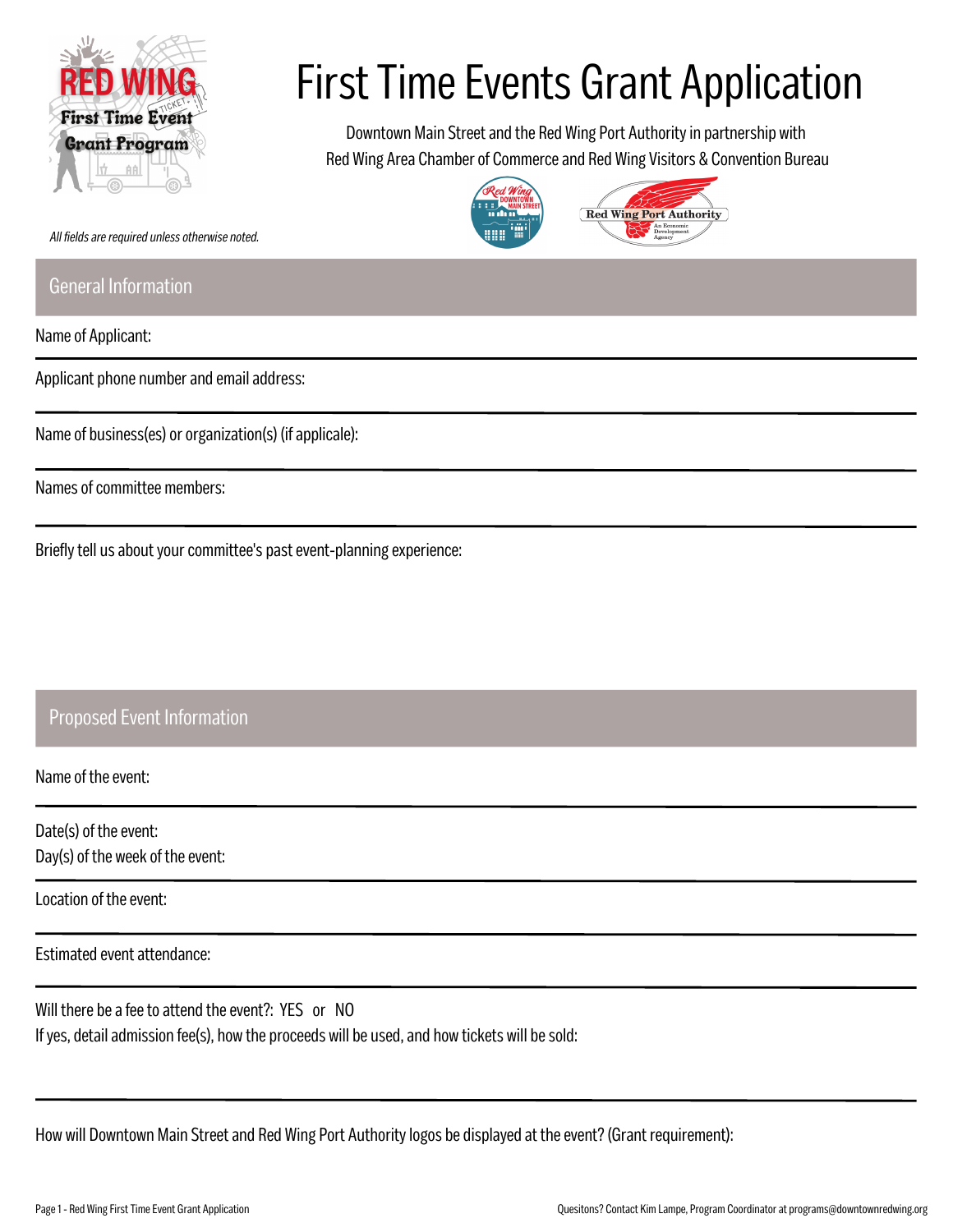

Description of event (Be specific in noting overall itinerary with start and end times, activities, food/beverage, entertainment etc. Attach additional documents if necessary):

Inspirational photos that help the jury understand your idea. These can be pulled from Google as they will not be displayed publicly. *(Not required but encouraged)*:

How does your event request align with DTMS mission and vision?

What is your overall expense budget (Itemize below)?: Marketing - Hired Vendors - Rental - Other - What is your projected income from the event, if any?:

Do you plan to use volunteers? YES or NO If yes, how:

What is your general marketing plan for the event? Who are the target audiences? What marketing outlets will be used? Who are your marketing partners that will be helping spread the word?

What are the plans to make this an annual event and how will the funding for subsequent events be secured?